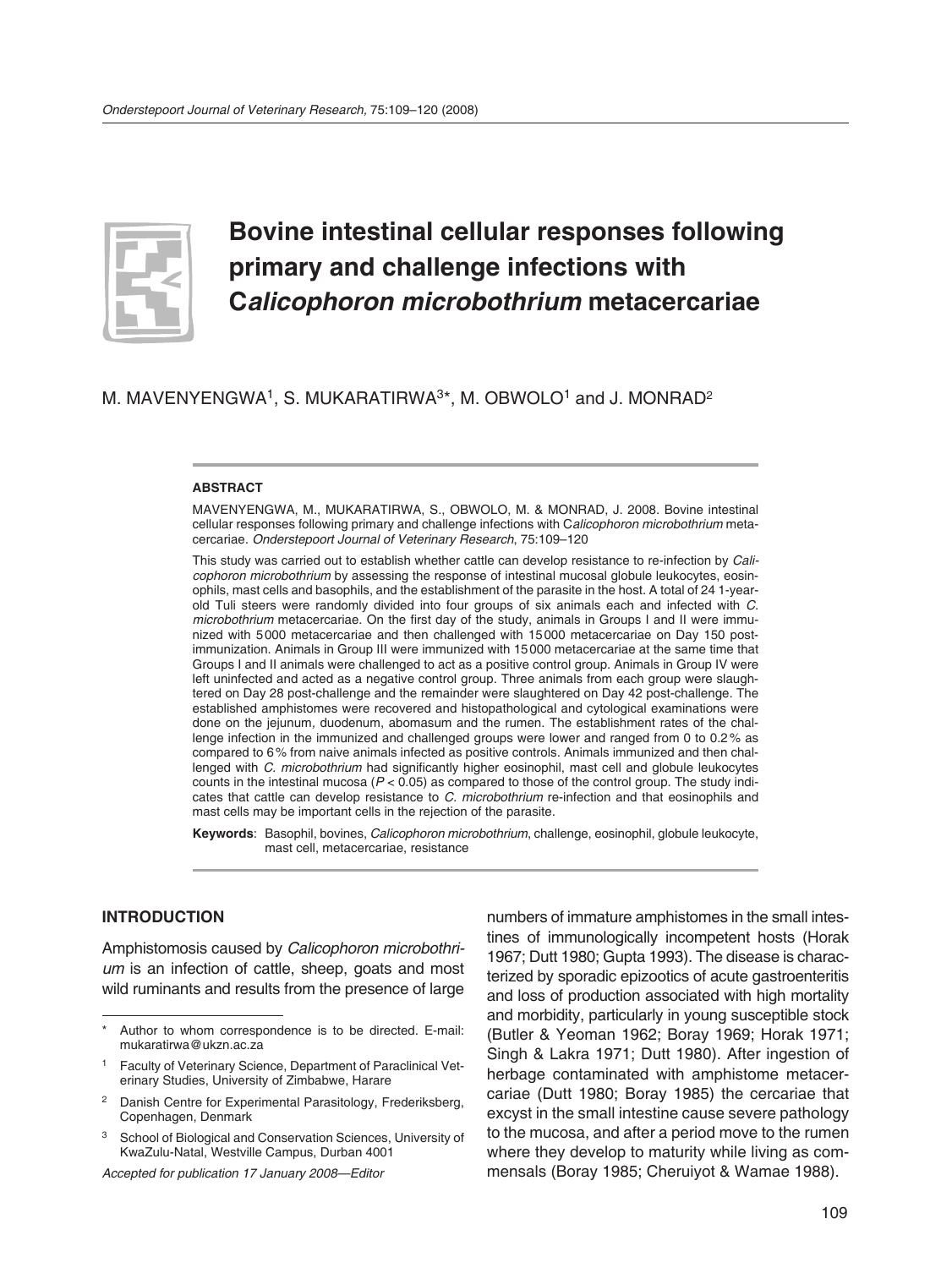Clinical amphistomosis has been described in sheep and goats (Mukherjee & Deorani 1962; Horak & Clark 1963; Deorani & Katiyar 1967; Horak 1966, 1967; Rolfe, Boray & Collins 1994), in water buffaloes (*Bulbalus bulbalis*) (Panda & Misra 1980) and cattle (Butler & Yeoman 1962; Singh & Lakra 1971; Pillai & Alikutty 1995). There is growing evidence from both field and experimental observations that sheep, goats and cattle can mount effective resistance to re-infection with amphistomes (Butler & Yeoman 1962; Horak & Clark 1963; Horak 1967; Rolfe, Boray, Nichols & Collins 1991). Cattle have been demonstrated to exhibit stronger resistance to reinfection than sheep (Horak 1967) and use of antihelmintics has been shown to abrogate the acquired immunity in sheep and cattle (Horak 1967). The demonstration of precipitating antibodies and the subsequent successful immunization of both sheep and cattle with irradiated amphistome metacercariae (Horak 1965, 1967; Urvashi & Kuar 2000) corroborated field and experimental observations that immunity to amphistomes develops with repeated infection.

Gastrointestinal helminth infections in general are characterized by an increase in the number of lymphocytes, mast cells, eosinophils, globule leukocytes and basophils particularly in the intestinal mucosa of sheep (Rothwell & Dineen 1972; Miller 1984; Huntley, Newlands & Miller 1984; Huntley 1992; Rothwell, Windon, Horsburgh & Anderson 1993; Stankiewicz, Jonas, Douch, Rabel, Bisset & Cabaj 1993; Huntley, Patterson, Mackellar, Jackson, Stevenson & Coop 1995; Pfeffer, Douch, Shaw, Gatehouse, Rabel, Green, Shirer, Jonas & Bisset 1996; Winter, Wright & Lee 1997). The various cells recruited to the site of parasite infection constitute a potent effector system associated with parasite expulsion and the development of resistance (Huntley *et al.* 1995). Horak (1967) clinically confirmed the occurrence of resistance in cattle repeatedly infected with amphistomes but these studies were conducted without parallel or detailed systematic histopathological examinations of the gastrointestinal tract to establish the cellular effector systems that might be involved in the development of resistance.

A study of the gastrointestinal cellular responses of cattle to challenge with amphistomes could assist in the characterization of the cellular effector systems that might be activated during the development of host resistance to re-infection. Knowledge of such cellular defense systems could be important in predicting the resistance mechanisms associated with bovine amphistomosis and could also assist in the formulation of amphistome control programmes. This study was therefore conducted to identify the cellular effector systems that are recruited after challenge infection in cattle and also to assess anthelmintic effects on established resistance to reinfection.

#### **MATERIALS AND METHODS**

#### **Study site and the selection of experimental animals**

The study was conducted at Grassland Research Station, a government farm in Marondera about 80 km south-east of Harare, Zimbabwe. The farm is amphistome-free and mainly Tuli cattle are raised there for commercial beef production. It is subdivided into paddocks in which cattle can graze and have access to clean borehole water provided in troughs. Prior to the commencement of the study, faecal samples were collected from 30 1-year-old Tuli weaner steers for examination using the sedimentation technique and a modified McMaster technique (Anon 1986) to screen for trematode and nematode infection, respectively. From the parasitefree weaner steers, 24 animals were randomly selected for the study on the basis of age and mass.

The selected animals were allowed to graze in paddocks and had access to clean borehole water in concrete troughs. They were given 10 % fenbendazole every month to control gastrointestinal nematodes.

#### **Identification of** *Calicophoron microbothrium*  **and production of metacercariae**

Adult *Bulinus tropicus* naturally infected with *C. microbothrium* were collected from a single natural habitat and maintained under laboratory conditions for periodic shedding of metacercariae. The identity of *C. microbothrium* metacercariae was confirmed through the infection of a single sheep and recovery of mature amphistomes from the rumen for identification. The recovered amphistomes were identified as *C. microbothrium* using the methods described by Eduardo (1983) and Gupta (1993).

For mass production of metacercariae, small nylon gauze bags with an aperture size of 2 mm, each capable of holding 20 snails were used to confine snails during shedding to prevent them ingesting the shed metacercariae. The open end of each snail bag was punched with a stapler and each bag was immersed in individual plastic containers holding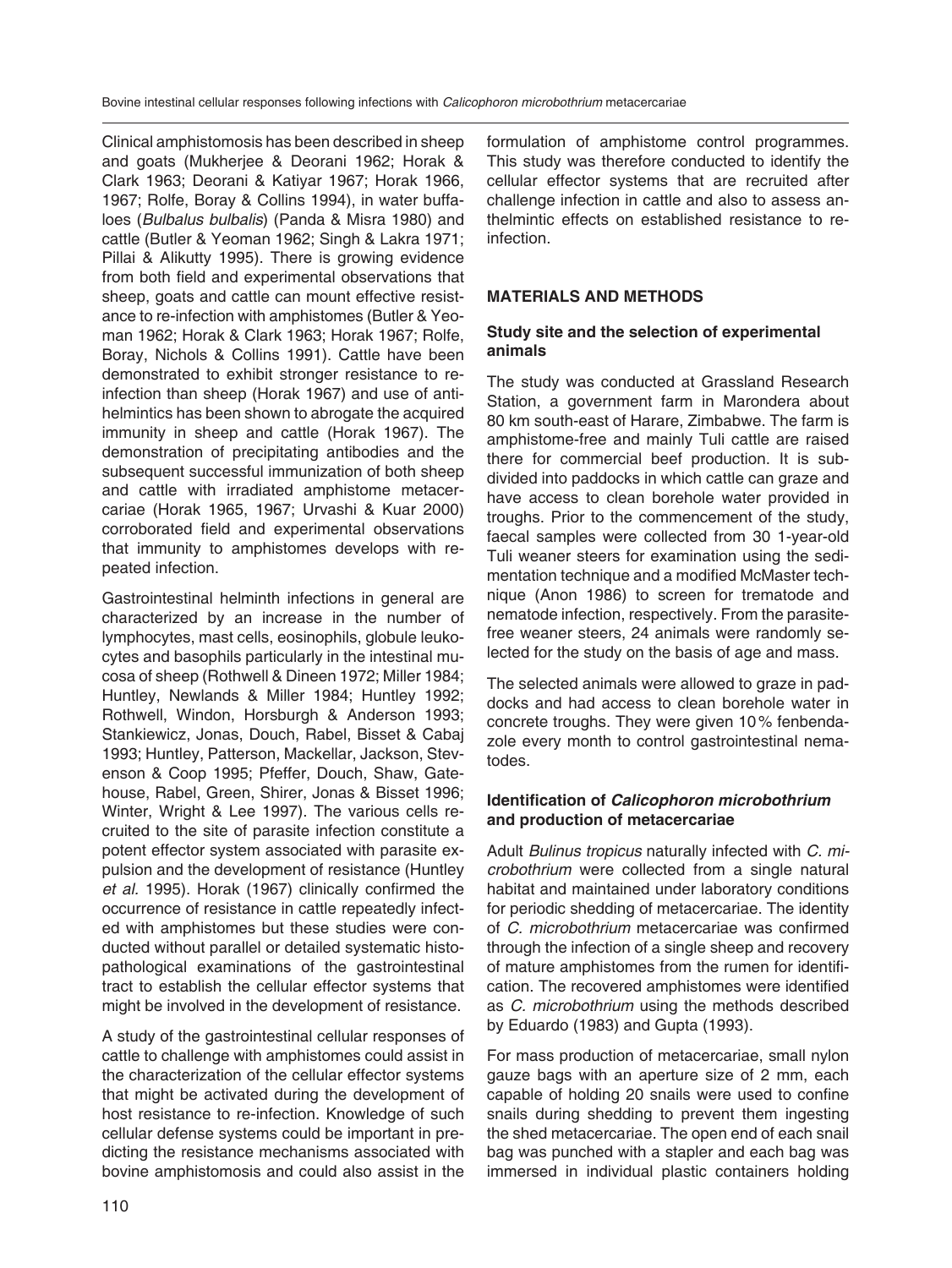500 mℓ of de-chlorinated pond water. The latter were exposed to direct sunlight for 3 h. The shed cercariae encysted on the water meniscus forming metacercariae. Shedding was induced every 2 days and after each exposure, the snails were taken back into the dark aquaria. The metacercariae were stored in individual plastic containers with de-chlorinated pond water added to just below the band of metacercariae and kept at a temperature of between 24 °C and 25 °C for a minimum of 6 days before they were harvested using a fine toothbrush.

#### **Estimation of metacercariae doses for experimental infection**

The number of metacercariae given to each animal were extrapolated from previous pathological studies described by Mavenyengwa (2004), who demonstrated that doses of *C. microbothrium* metacercariae of up to 15 000 can cause clinical disease and severe pathological lesions in a bovine intestine. Using this result and also taking into consideration Horak's (1967) hypothesis that, for protective immunity to develop against re-infection in ruminants, the dose of the immunizing metacercariae should be sufficiently high to induce disease in the host. Hence the doses used for the different treatment groups of animals were selected as 5 000 metacercariae as the immunizing infection while 15 000 metacercariae represented the challenge infection. To estimate the doses for individual animals, metacercariae were brushed from the containers using a soft toothbrush and suspended in water. The number was then estimated by counting metacercariae in several aliquots as described by Rolfe *et al.* (1994).

#### **Experimental design**

Twenty-four 1-year-old Tuli weaner steers were selected and randomly divided into four groups of six

animals each. Groups I, II and III were each infected with a different number of *C. microbothrium* metacercariae at various stages of the study while Group IV was left as an uninfected control (Table 1). Animals in Groups I and II each received an immunizing infection of 5 000 metacercariae on the first day of the study by direct inoculation into the rumen with a trocar and canula. On Day 90 post-immunization, and after confirmation of parasite patency, all animals in Group I were dewormed with oxyclozanide (18.7 mg/kg body mass) in combination with levamisole (9.4 mg/kg body mass) in two doses, three days apart (Rolfe & Boray 1987; Anon. 1994). A challenge infection of 15 000 metacercariae was then administered to each of the animals in Groups I and II on Day 150 of the study while each animal in Group III received an immunizing infection of 15 000 metacercariae to act as a positive control group. Infection was achieved using the same infection techniques as used on Day 1 of the study. Three steers from each group were slaughtered for study during the course of the experiment. Throughout the study the animals were monitored daily for the development of clinical signs until Day 192 when the study was concluded, and all the steers slaughtered for postmortem examination.

#### **Estimation of time intervals for various treatment procedures**

The pathology results described by Mavenyengwa (2004) were used to estimate the time intervals for the administration of the various treatments in this study, as indicated above. Histopathological results (Mavenyengwa 2004) have shown that small numbers of inflammatory cells occur in the gastrointestinal mucosa for up to 3 months post-infection. Therefore, Day 150 post-immunization was considered suitable for the administration of the challenge in-

| Group          | N | <b>MC</b> dose<br>at primary<br>infection | <b>Deworming</b><br>at 90 dpi | MC dose at<br>challenge<br>infection (150 dpi) | No. of animals<br>slaughtered<br>at 28 dpc | No. of animals<br>slaughtered<br>at 42 dpc |
|----------------|---|-------------------------------------------|-------------------------------|------------------------------------------------|--------------------------------------------|--------------------------------------------|
|                | 6 | 5 0 0 0                                   |                               | 15 000                                         | 3                                          | 3                                          |
| $\mathbf{I}$   | 6 | 5 0 0 0                                   | -                             | 15 000                                         | 3                                          | ٠J                                         |
| $\mathbf{III}$ | 6 |                                           |                               | 15 000                                         | 3                                          | ت                                          |
| IV             | 6 |                                           | -                             |                                                | 3                                          | ٠J                                         |

TABLE 1 Summary of the study design and experimental procedures

 $N =$  Number of animals

MC = Metacercariae

dpi = Days post-infection

dpc = Days post-challenge

= Dewormed

 $=$  Not dewormed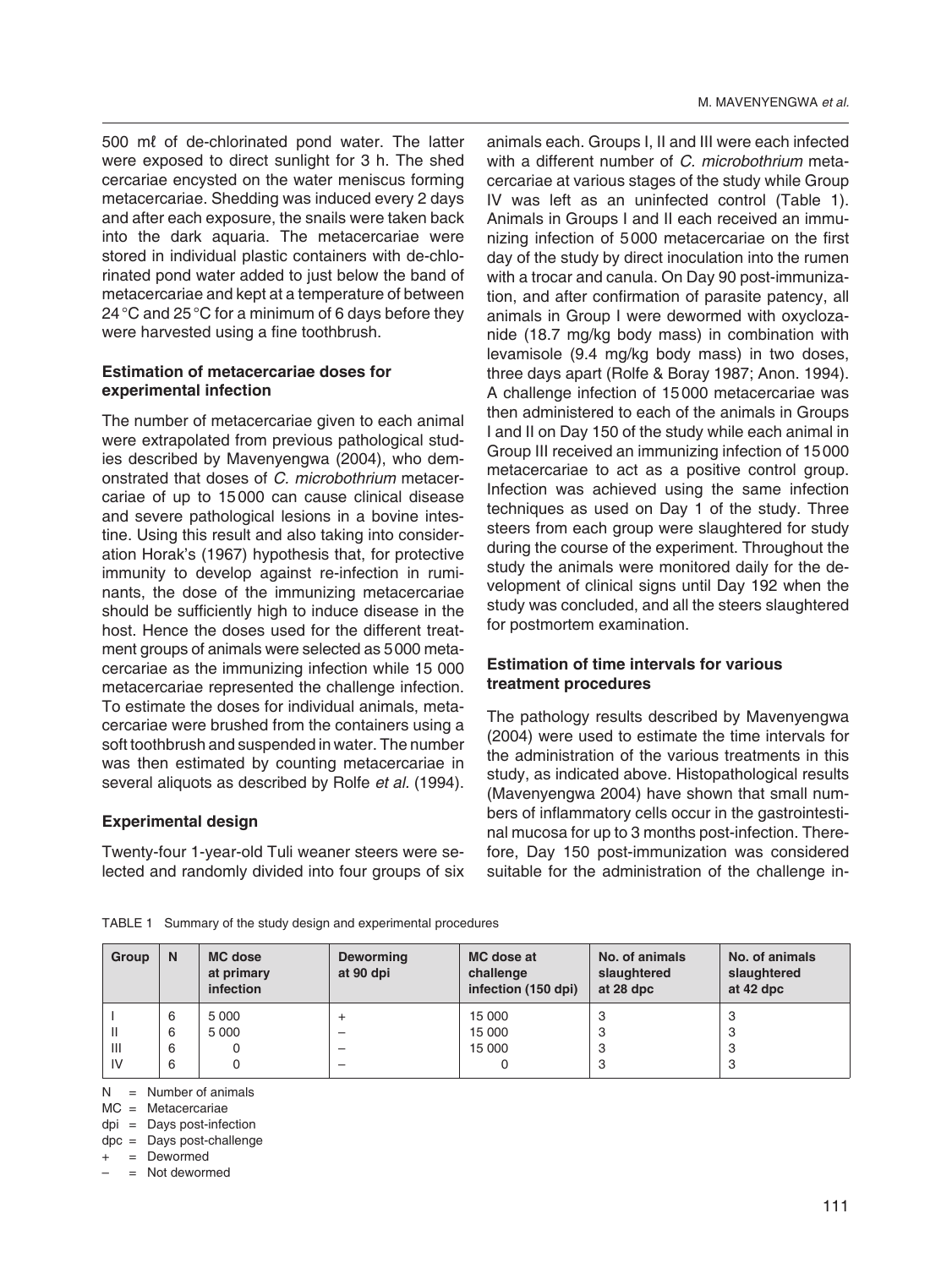fection on the assumption that complete regeneration of the gut mucosa from the effects of the immunizing infection had taken place.

## **Sample collection and processing**

Three animals from each group were slaughtered on Day 28 post-challenge infection (Day 178 of the study) while the remaining animals from each group were slaughtered on Day 42 post-challenge infection (Day 192 of the study) in order to collect specimens from the gastrointestinal tract, using standard necropsy techniques. The small intestines of each animal were separated from the rest of the organs with minimal manipulation. Starting from the distal end of the jejunum, 1 m long small intestinal loops were selected, tied at both ends, cut and placed in labelled plastic containers for fluke recovery. Samples for histopathology were collected from between the loops, rinsed in physiological saline to remove excess faecal material and each segment was preserved in Bouin's fixative. Samples were also taken from the anterior ruminal pillar and the fundus of the abomasum and preserved in Bouin's fixative.

## **Fluke recovery**

The distribution of flukes along the small intestines was established by scraping the mucosa from the intestinal segments to the level of the muscular tunic with glass slides. The contents of the abomasum, omasum and the reticulum were washed into separate containers and serially sieved under pressure through 2 400 μm and 850 μm sieves, respectively. The mucosal scrapings were similarly sieved and the flukes collected at the bottom of a 10 ℓ capacity jar. Excess water was decanted and the recovered flukes preserved in 70 % alcohol for identification and counting. The flukes recovered from the immunizing infection were distinguished from those of the challenge infection using body size as a measure, the flukes from the challenge infection being smaller than those from the immunizing infection.

## **Assessment of the gross pathology of the gut**

The small intestines were subdivided into four anatomical parts, namely the duodenum, the proximal jejunum, the distal jejunum and the ileum. The duodenum extended for 1 m from the pylorus, the proximal jejunum extended for 3 m from the distal end of duodenum while the distal jejunum extended for 4 m from the distal end of the proximal jejunum. The ileum extended from the distal end of the jejunum to the ileo-caecal junction.

To assess the gross pathology of the gut among the different groups of animals, a checklist of gross pathological lesions was developed based on the presence and severity of intestinal wall thickening, mucosal corrugation, hyperaemia, petechiation and ulceration, mucus content and consistency of intestinal contents.

## **Histology**

Tissue blocks from the samples for histopathological examination were embedded in paraffin wax using conventional techniques.

Triplicate sections, 4 μm thick, were cut from each segment of the small intestines, the abomasum and the rumen and each section was stained with haematoxylin and eosin (H&E), toluidine blue-ferric sulphateferrioxamine B or Giemsa-chromotrope stain. The toluidine blue stain was used to differentiate mast cells, while the Giemsa-chromotrope stain was used to differentiate eosinophils and basophils. The H&E stain was used to stain globule leukocytes and to evaluate the general histopathology of the various parts.

A checklist of histopathological lesions was also drawn up on the basis of the presence and severity of villous atrophy, cryptal and goblet cell hyperplasia, cystic Brunner's glands, reactive Peyer's patches and fibrous tissue deposition, and the lesions in the various groups of cattle compared.

## **Cell counting technique**

The villous crypt unit method was used for counting eosinophils, mast cells, basophils and globule leukocytes as described by Miller & Jarret (1971). For each animal, three intact villous crypt units were identified per intestinal segment and the different cell types counted from the villous tip to the level of the muscularis mucosa. The resultant mean for each cell type represented the cell count per villous crypt unit per segment per animal from which the group mean cell count per intestinal segment was calculated.

## **Data analysis**

Values for the different cells enumerated were computed using SPSS for Windows (Version 8.0). The means of the cell types were compared among the different treatment groups at various intestinal segments and stages of infection using analysis of variance (ANOVA). Pair-wise comparisons of means were done using the 5 % least significant difference (LSD) method and *P*-values of less or equal to 0.05 were considered significant.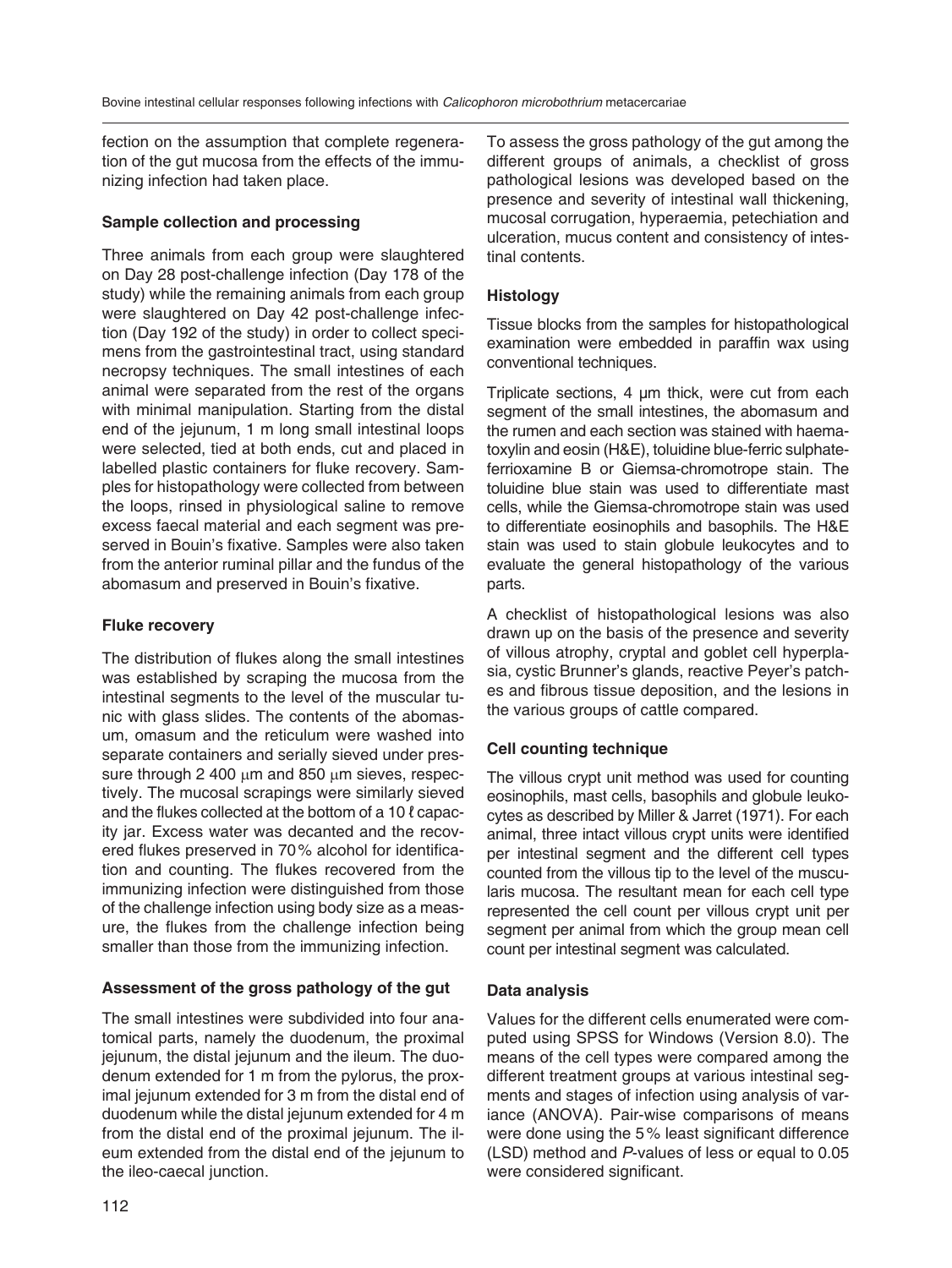## **RESULTS**

## **Clinical signs**

No clinical signs were observed in any of the animals in all the experimental groups.

## **Fluke recovery and distribution**

The establishment rates of amphistomes recovered from the different experimental groups are shown in Table 2.

In all the infected animals slaughtered post-challenge, all the flukes were concentrated in the rumen and no flukes were recovered from the duodenum. In Group I, the recovery rate of mature amphistomes from the immunizing infection for individual animals ranged from 7.8 to 84 % while the challenge rates ranged from 0 to 0.8 %. The recovery rate of the immunizing infection from the animals in Group II ranged from 2.2 to 39.3 % while the recovery rate for the challenge infection ranged from 0 to 0.7 %. The establishment rate for animals in Group III ranged from 0.04 to 6.1 %.

In all groups, mature amphistomes from the immunizing infection were found along the anterior pillar of the rumen while the majority of immature amphistomes from the challenge infection were concentrated along the oesophageal groove and a few were present in the reticulum.

## **Gross pathology of the small intestines**

The gross pathological lesions of the gastrointestinal tract seen in the different treatment groups are presented in Table 3. The lesions were confined to the duodenum and the jejunum in all the infected groups and mainly comprised duodenal thickening and mucosal corrugation. Increased mucus content of the ingesta in both the duodenum and the ileum was also seen. No gross pathological lesions were detected in the duodenum and the jejunum of the control animals slaughtered at the same time.

## **The gross pathology of the rumen**

Gross pathological lesions of the rumen were observed in three animals (two from Group I and one

TABLE 2 Establishment patterns of *Calicophoron microbothrium* in the different groups of cattle immunized and challenged with *C. microbothrium*

|                     |              |   | <b>Establishment</b>                  |                                     |
|---------------------|--------------|---|---------------------------------------|-------------------------------------|
| Days post-challenge | Group        | N | <b>Primary infection</b>              | <b>Challenge infection</b>          |
|                     |              |   | Recovery (%)                          |                                     |
|                     | $\mathbf{I}$ | 3 | 570 (11)<br>4 200 (84)<br>1 311 (26)  | 0(0)<br>0(0)<br>12(0.1)             |
| 28                  | $\mathbf{H}$ | 3 | 112(2.2)<br>202(4)<br>142(3)          | 0(0)<br>24(0.2)<br>0(0)             |
|                     | III          | 3 | $\mathbf 0$                           | 908(6)<br>6(0.04)<br>540 (3.6)      |
|                     | $IV^*$       | 3 | 0                                     | 0                                   |
|                     | T            | 3 | 388 (7.8)<br>1 901 (38)<br>523 (10.5) | 114(1)<br>4(0.03)<br>50 (0.33)      |
| 42                  | $\mathbf{H}$ | 3 | 1 967 (39)<br>276 (6)<br>859 (17.2)   | 99 (0.7)<br>29(0.2)<br>23(0.2)      |
|                     | III          | 3 | 0                                     | 529 (3.5)<br>425 (2.8)<br>200 (1.3) |
|                     | $IV^*$       | 3 | $\mathbf 0$                           | 0                                   |

\* Group IV cattle were uninfected controls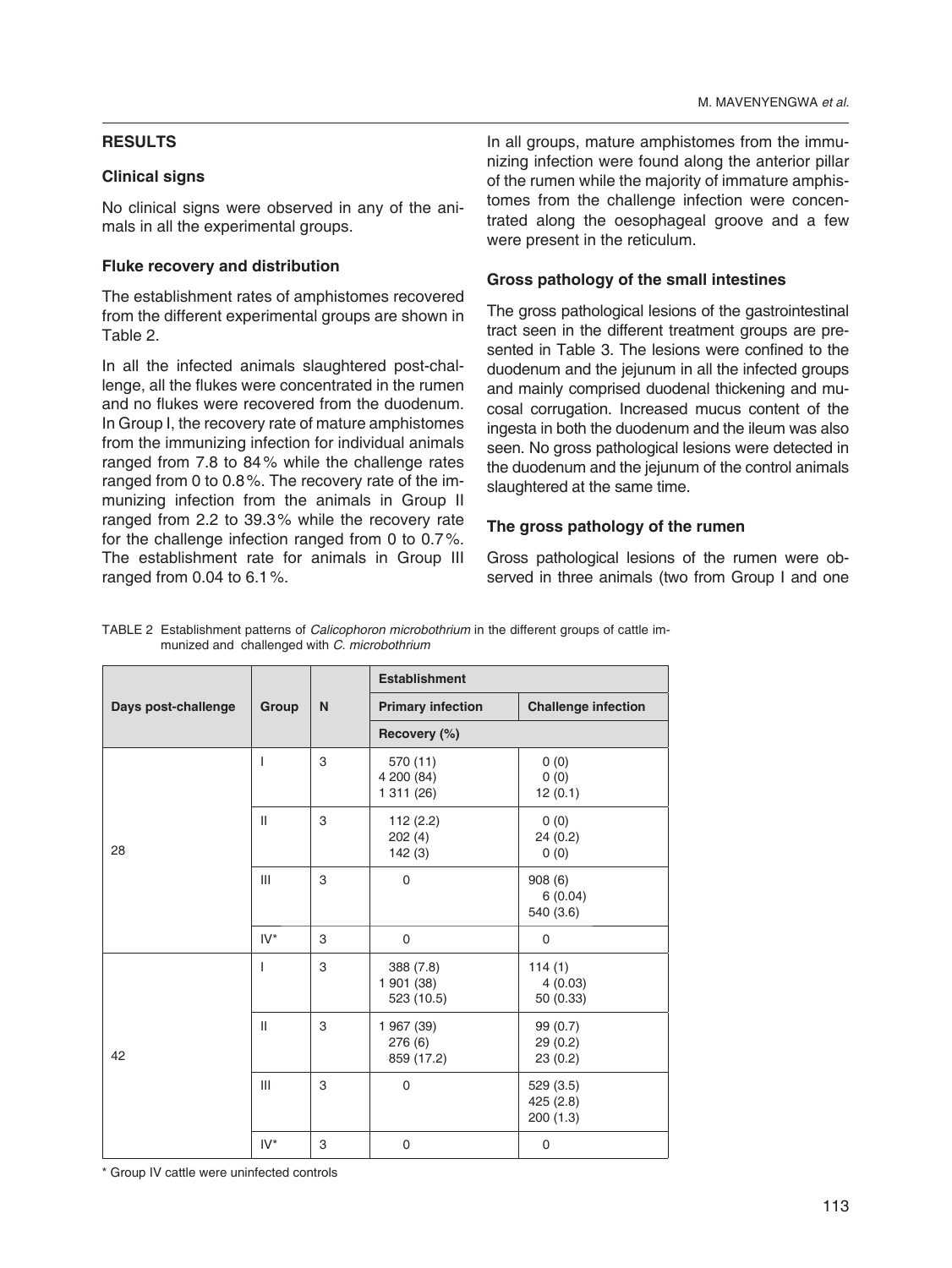TABLE 3 Gross pathological lesions of the duodenum and jejunum of the different groups of cattle immunized and challenged with *Calicophoron microbothrium*

| Days post-challenge | Group  | <b>Intestinal site</b> | <b>Gross pathological lesions</b>                                                                                                                                                                                                                                      |
|---------------------|--------|------------------------|------------------------------------------------------------------------------------------------------------------------------------------------------------------------------------------------------------------------------------------------------------------------|
|                     |        |                        | Mild thickening of duodenal wall and corrugation of the mucosa. Height<br>from muscularis mucosa to tip of mucosal rugae varied from 6 mm in<br>the proximal duodenum to 3 mm in the distal end. Duodenal and jejunal<br>contents watery and mixed with mucus.         |
| 28                  | Ш      | Duodenum and           | Gross pathological lesions similar to Group I.                                                                                                                                                                                                                         |
|                     | Ш      | jejunum                | Moderate thickening of the duodenal wall and corrugation of the<br>mucosa. Height from muscularis mucosa to tip of mucosal rugae varied<br>from 8 mm in the proximal duodenum to 3 mm in the distal end.<br>Duodenal and jejunal contents watery and mixed with mucus. |
|                     | $IV^*$ |                        | No gross pathological lesions observed.                                                                                                                                                                                                                                |
|                     |        |                        | Duodenal thickening still present, mucosal corrugation absent.<br>Duodenal and jejunal contents heavily admixed with mucus.                                                                                                                                            |
| 42                  | Ш      | Duodenum and           | Gross pathological lesions similar to Group I.                                                                                                                                                                                                                         |
|                     | Ш      | jejunum                | Duodenal thickening and mucosal corrugation absent. Duodenal and<br>jejunal contents watery and mixed with mucus.                                                                                                                                                      |
|                     | $IV^*$ |                        | No gross pathological lesions observed.                                                                                                                                                                                                                                |

\* Group IV cattle were uninfected control

TABLE 4 Histopathological lesions of the duodenum and jejunum from the different groups of cattle immunized and challenged with *Calicophoron microbothrium*

| Days post-challenge | Group        | <b>Intestinal site</b> | <b>Histopathological lesions</b>                                                                                                                                                                                                                                                                                                                                                                                                                                                                    |
|---------------------|--------------|------------------------|-----------------------------------------------------------------------------------------------------------------------------------------------------------------------------------------------------------------------------------------------------------------------------------------------------------------------------------------------------------------------------------------------------------------------------------------------------------------------------------------------------|
|                     |              | Duodenum and           | Brunner's glands hyperplastic, some cystic and occupy entire submu-<br>cosal area in some sections. Peyer's patches hyperplastic and<br>infiltrated by lymphoblastic lymphocytes. Subtotal villous atrophy<br>present in both the duodenum and jejunum. Goblet cells hyperplastic<br>with more than 30 cell per villous crypt unit. The lamina propria and the<br>submucosal areas heavily infiltrated by lymphocytes and plasma cells.<br>Fibrous tissue deposition in the lamina propria present. |
| 28                  | $\mathbf{I}$ | jejunum                | Histopathological lesions similar to Group I.                                                                                                                                                                                                                                                                                                                                                                                                                                                       |
|                     | Ш            |                        | Histopathological lesions similar to Group I but goblet cell numbers<br>between 20 and 30 per villous crypt unit. Infiltrations of lymphocytes<br>and plasma cells in the lamina propria and submucosal areas<br>drastically reduced.                                                                                                                                                                                                                                                               |
|                     | $IV^*$       |                        | No significant histopathological lesions were observed.                                                                                                                                                                                                                                                                                                                                                                                                                                             |
|                     |              |                        | Histopathological lesions similar to Group I at Day 28 post-challenge<br>infection. Goblet cell numbers rose up to 50 per villous crypt unit.                                                                                                                                                                                                                                                                                                                                                       |
| 42                  | $\mathbf{H}$ | Duodenum and           | Histopathological lesions similar to Group I.                                                                                                                                                                                                                                                                                                                                                                                                                                                       |
|                     | Ш            | jejunum                | Histopathologyical lesions similar to group III at Day 28 post-challenge<br>infection.                                                                                                                                                                                                                                                                                                                                                                                                              |
|                     | $IV^*$       |                        | No significant histopathological lesions were observed.                                                                                                                                                                                                                                                                                                                                                                                                                                             |

\* Group IV cattle were uninfected controls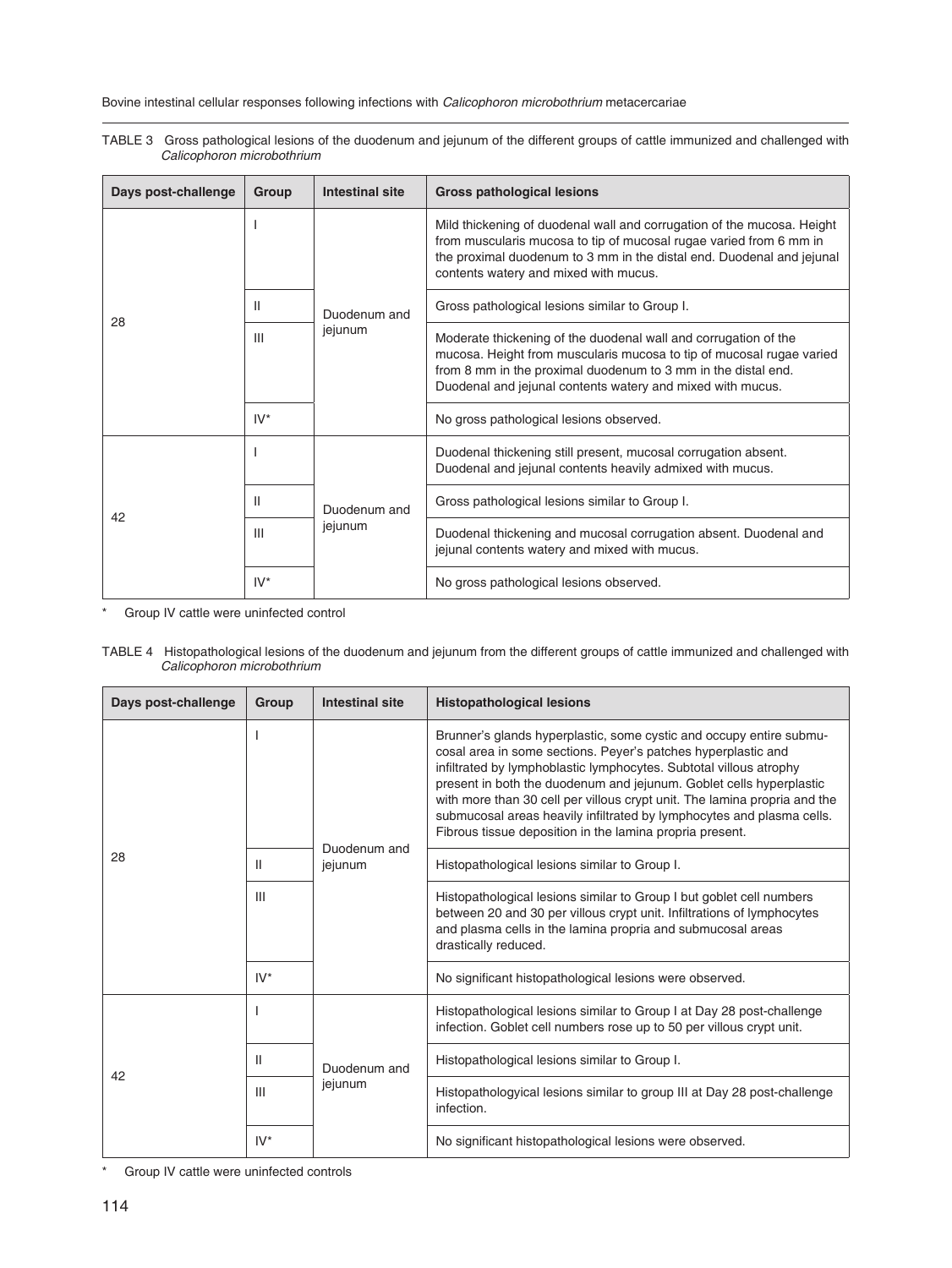TABLE 5 The mean number of eosinophils ( ± sd) from duodenal and jejunal segments of different groups of cattle immunized and challenged with Calicophoron microbothrium TABLE 5 The mean number of eosinophils ( ± sd) from duodenal and jejunal segments of different groups of cattle immunized and challenged with *Calicophoron microbothrium*

|                           |                        | $\infty$ | $83 \pm 29.3^a$             | $96.2 \pm 23.7^a$          | $78.1 \pm 11.7^a$       | $54 \pm 6.4^{b}$       | $88.6 \pm 23.6^a$            | $60.6 \pm 29.8^{b}$ | $64.9 \pm 9.8^{\circ}$         | $37.8 \pm 7.5^d$       |
|---------------------------|------------------------|----------|-----------------------------|----------------------------|-------------------------|------------------------|------------------------------|---------------------|--------------------------------|------------------------|
|                           |                        |          | $92.2 \pm 37.3^a$           | $107.8 \pm 26.2^a$         | $75.0 \pm 12.1^{\circ}$ | $47.3 \pm 5.4^{\circ}$ | $79.2 \pm 24.6^a$            | $62.0 \pm 30.8^a$   | $67.7 \pm 9.7^a$               | $36.8 \pm 5.5^{b}$     |
|                           |                        | ဖ        | $97.7 \pm 31.6^a$           | $89.9 \pm 8.1^{a}$         | $86 \pm 13.9^a$         | $58.8 \pm 8.5^{b}$     | $79.7 \pm 19.7^a$            | $68.2 \pm 12.4^a$   | $62.6 \pm 12.4^{b}$            | $36.2 \pm 7.2^{\circ}$ |
|                           | Distal jejunum         | 5        | $92.8 \pm 38.5^a$           | $93 \pm 14.0^a$            | $85.9 \pm 15.4^a$       | $45 \pm 3.6^{\circ}$   | $86.1 \pm 20.9^a$            | $73.4 \pm 25.9^a$   | $67.1 \pm 12.9^b$              | $39.3 \pm 2.7^{\circ}$ |
|                           |                        | 4        | $92.1 \pm 31.7^a$           | $89.7 \pm 8.8^a$           | $69.8 \pm 6.7^b$        | $69.5 \pm 14.8^{b}$    | $84.6 \pm 24.7^a$            | $79.6 \pm 11.8^a$   | $71.2 \pm 15.2^a$              | $38.2 \pm 2.6^{\circ}$ |
|                           |                        | 3        | $107.1 \pm 32.4^a$          | $91.4 \pm 14.5^{\circ}$    | $74.6 \pm 13.5^b$       | $63.2 \pm 5.4^{b}$     | $99.6 \pm 29.5^a$            | $83.7 \pm 21.5^a$   | $83.6 \pm 24.6^a$              | $41 \pm 3.2^{b}$       |
|                           | Proximal jejunum       | 2        | $119.5 \pm 40^a$            | $126.2 \pm 16.4^a$         | $82.4 \pm 18.9^{\circ}$ | $60.2 \pm 8.4^{b}$     | $100.0 \pm 29.2^a$           | $101.8 \pm 40.8^a$  | $73.8 \pm 16.4^a$              | $34.7 \pm 5.4^{b}$     |
|                           |                        |          | $\pm 53.4^{\rm a}$<br>137.5 | ± 21.1 <sup>a</sup><br>146 | $97.2 \pm 12.1^b$       | $± 9.3^\circ$<br>57.5  | ± 55.8 <sup>a</sup><br>152.6 | $115.3 \pm 41.8^a$  | ± 26.7 <sup>b</sup><br>-<br>80 | $39.5 \pm 4.8^{\circ}$ |
| Distance from pylorus (m) | <b>Duodenum</b>        |          | $201.7 \pm 70^{a}$          | $178.2 \pm 7.4^a$          | $124.1 \pm 11.0^b$      | $62.5 \pm 1.7^{\circ}$ | $166.0 \pm 59.3^a$           | $140.7 \pm 43.3^a$  | $122.7 \pm 37.0^b$             | $44.5 \pm 4.8^{\circ}$ |
|                           | z                      |          | ო                           | ო                          | ო                       | ო                      | ო                            | ო                   | ო                              | ო                      |
|                           | Group                  |          |                             |                            |                         | չ                      |                              |                     |                                | $\stackrel{*}{\geq}$   |
|                           | Days post<br>challenge |          |                             |                            | 28                      |                        |                              | $\frac{2}{3}$       |                                |                        |

Data with different superscripts in the same column on a particular day show significant differences (P < 0.05)<br>\* Group IV cattle were uninfected controls Data with different superscripts in the same column on a particular day show significant differences (*P* < 0.05) \* Group IV cattle were uninfected controls

TABLE 6 The mean number of mast cells ( ± sd) from duodenal and jejunal segments of the different groups of cattle immunized and challenged with Calicophoron microbothrium TABLE 6 The mean number of mast cells ( ± sd) from duodenal and jejunal segments of the different groups of cattle immunized and challenged with *Calicophoron microbothrium*

|                        |                      |   | Distance from pylorus (m) |                                |                         |                        |                        |                         |                     |                        |                        |
|------------------------|----------------------|---|---------------------------|--------------------------------|-------------------------|------------------------|------------------------|-------------------------|---------------------|------------------------|------------------------|
| Days post<br>challenge | Group                | z | Duodenum                  |                                | Proximal jejunum        |                        |                        | Distal jejunum          |                     |                        |                        |
|                        |                      |   |                           |                                | $\overline{\mathbf{c}}$ | 3                      | 4                      | 5                       | ဖ                   | r                      | $\infty$               |
|                        |                      | ო | $45.8 \pm 7.7^a$          | 6.4 <sup>a</sup><br>$40.8 \pm$ | $33.1 \pm 6.3^a$        | $39.4 \pm 7.6^a$       | $37.4 \pm 5.9^a$       | $27.5 \pm 9.4^a$        | $29.5 \pm 7.3^a$    | $27.6 \pm 8.2^a$       | $27.8 \pm 8.9^a$       |
|                        |                      | ო | $54.7 \pm 7.7^b$          | 8.5 <sup>b</sup><br>$50.2 \pm$ | $45.4 \pm 5.9^{\circ}$  | $38.2 \pm 4.4^a$       | $33.6 \pm 7.4^{b}$     | $33.1 \pm 4.7^b$        | $31.1 + 5.6^{b}$    | $29.4 \pm 6.3^a$       | $27.3 \pm 3.4^a$       |
| 28                     |                      | ო | $38.8 \pm 8.5^a$          | $37.0 \pm 11.4^{\circ}$        | $32.2 \pm 10.5^a$       | $40.4 \pm 9.2^a$       | $33.4 \pm 5.7^a$       | $25.7 \pm 4.9^a$        | $24.1 \pm 3.8^a$    | $28.9 \pm 4.1^a$       | $30.0 \pm 4.5^{\circ}$ |
|                        | $\stackrel{*}{\geq}$ | ო | $28.0 \pm 10.9^{\circ}$   | $27.2 \pm 16.1^{\circ}$        | $25.8 \pm 13.6^a$       | $23.8 \pm 11.8^{b}$    | $29.8 \pm 8.2^{\circ}$ | $27.8 \pm 10.2^a$       | $28.5 \pm 5.6^a$    | $24.7 \pm 4.3^a$       | $19.5 \pm 3.6^{b}$     |
|                        |                      | ო | $62.9 + 5.8^{a}$          | 5.8ª<br>$60.4 \pm$             | $56.4 \pm 7^a$          | $49.9 \pm 6.1^a$       | $44.6 \pm 6.3^a$       | $37.1 \pm 9.7^a$        | $38.4 \pm 6.7^a$    | $36.2 \pm 7.3^a$       | $31.4 \pm 2.3^a$       |
|                        |                      | ო | $61.8 \pm 5.5^a$          | 4.2ª<br>66.0 ±                 | $56.8 \pm 9.9^a$        | $52.1 \pm 5.2^a$       | $45.9 \pm 7.6^a$       | $39.7 \pm 9.3^a$        | $38.4 \pm 7.2^a$    | $36.2 \pm 6.9^a$       | $33.8 \pm 4.9^a$       |
| $\frac{2}{3}$          |                      | ო | $38.3 \pm 8.7^b$          | $31.2 \pm 13.6^b$              | $26.9 \pm 11.7^{\circ}$ | $30.1 \pm 9.4^{b}$     | $26.2 \pm 13.4^{b}$    | $25.9 \pm 13.6^{\circ}$ | $20.0 \pm 12.4^{b}$ | $20.1 \pm 8.1^{b}$     | $17.1 \pm 9.1^{b}$     |
|                        | չ                    | ო | $26.5 \pm 11.8$           | $3.9^\circ$<br>$17.3 \pm$      | $18.0 \pm 2^{b}$        | $21.7 \pm 7.1^{\circ}$ | $19.7 \pm 3.4^{p}$     | $20.8 \pm 9.5^{b}$      | $18.5 \pm 13.2^{b}$ | $22.3 \pm 6.3^{\circ}$ | $22.2 \pm 10.6^b$      |
|                        |                      |   |                           |                                |                         |                        |                        |                         |                     |                        |                        |

Data with different superscripts in the same column at a particular day show significant differences (P < 0.05)<br>\* Group IV cattle were uninfected controls Data with different superscripts in the same column at a particular day show significant differences (*P* < 0.05)

\* Group IV cattle were uninfected controls

#### M. MAVENYENGWA *et al.*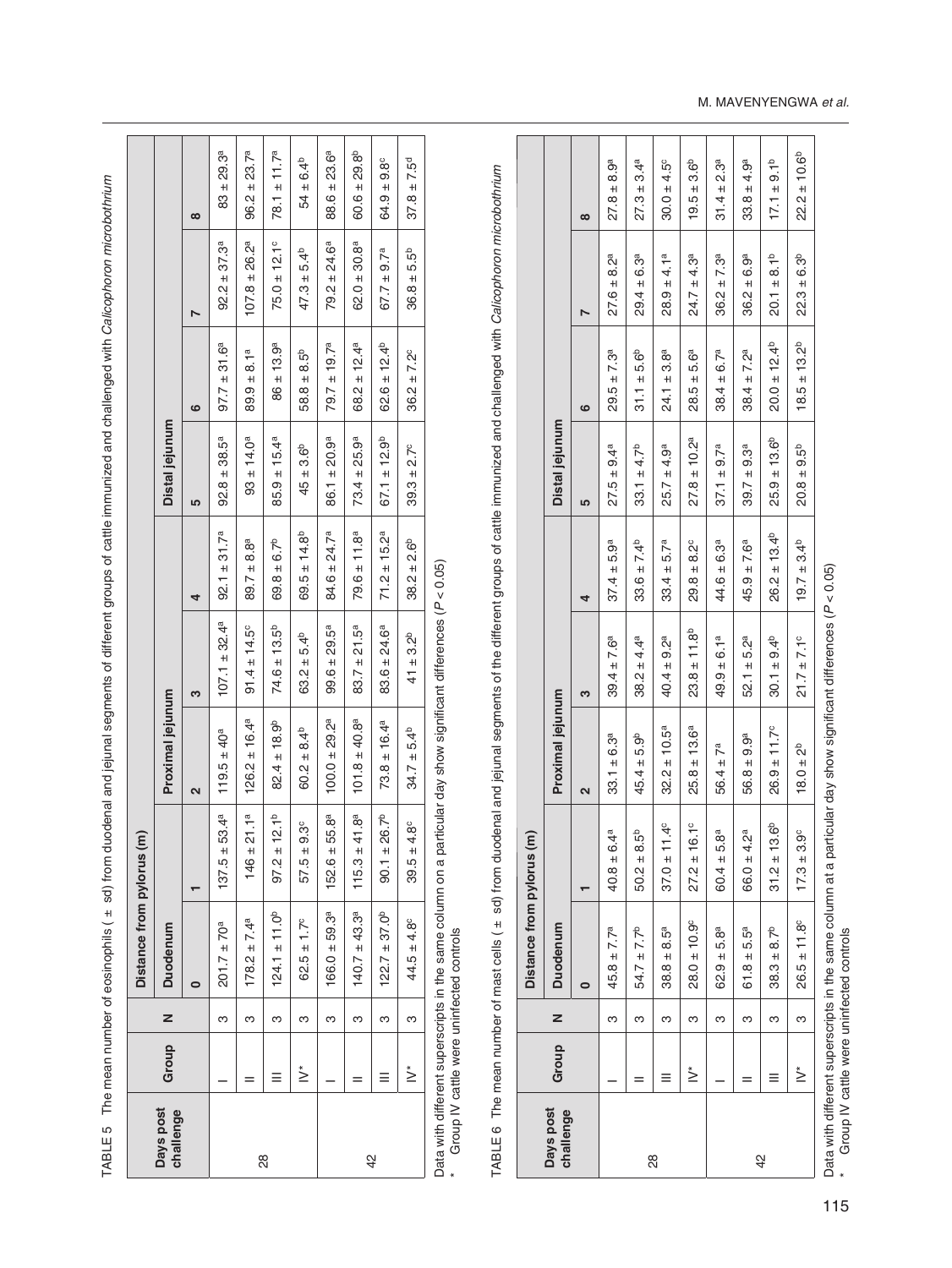from Group II), which at slaughter harboured large numbers of mature amphistomes from the immunizing infection. The lesions included thinning, fragmentation and pale discoloration of the ruminal papillae, particularly at sites along the anterior pillar of the rumen where the flukes resided. In one animal from Group I in which 84 % of the immunizing infection had established, complete destruction of the papillary tips along the anterior pillar, leaving short papillary stumps was observed. A few dead flukes were seen still attached to the ruminal papillae while surviving flukes were firmly attached to the base of the ruminal papillae.

## **Histopathology of the small intestines and the rumen**

The histopathological lesions in the duodenum, jejunum and ileum of the different treatment groups are presented in Table 4. Villous atrophy, hyperplasia of the goblet cells and Brunner's glands, reactive Peyer's patches and pronounced fibrous tissue deposition were the predominant histopathological lesions noted among the infected groups. No histopathological lesions were observed in the mucosa of the duodenum and jejunum of the control animals slaughtered at the same time.

The histopathology of the rumen was characterized by cytogenic oedema of the stratum corneum, superficial micro-abscesses at the sites of attachment of the flukes and little cellular reaction at the dermalepidermal junction.

## **Cytology**

The mean numbers of the various cell types from the different parts of the intestine of the immunized and challenged cattle are shown in Tables 5 and 6.

## *Eosinophils*

On Day 28 post-challenge infection, the mean numbers of eosinophils for Groups I and II were significantly higher  $(P < 0.05)$  than those in the control group at all intestinal sites (Table 5) but no significant differences in the mean eosinophil values were noted between the two infected groups at all intestinal sites except at level three of the proximal jejunum. In comparison with Group III animals, Groups I and II had significantly higher (*P* < 0.05) mean eosinophil values in the proximal jejunum and the duodenum but no significant differences could be detected in the distal jejunum among the 3 groups except at level seven. Generally Group III had significantly higher mean eosinophil values (*P* < 0.05) in the duodenum and the distal jejunum than the control group and no differences could be detected in the proximal jejunum of the two groups.

On Day 42 post-challenge infection, all the treated groups had significantly higher mean eosinophil values (*P* < 0.05) than the control group at all sites. No significant differences in mean eosinophil levels were detected between Groups I and II except at level eight of the distal jejunum. Group III had significantly lower mean eosinophil levels (*P* < 0.05) in the duodenum when compared to those in Groups I and II. No significant differences in mean eosinophil levels was detected at any other site among the 3 groups except at levels five, six and eight of the distal jejunum.

#### *Mast cells*

On Day 28 post-challenge infection, Groups I, II and III had significantly higher mean mast cell values (*P* < 0.05) in the duodenum and the proximal jejunum when compared to the control group and no significant differences could be detected in the distal jejunum among the four groups except at level eight of the distal jejunum (Table 6). Group II had significantly higher mean mast cell values (*P* < 0.05) in most sites of the duodenum and the proximal jejunum than Groups I and III.

On Day 42 post-challenge infection, Groups I and II had significantly higher mean mast cell values at all sites in comparison with those in Group III but no significant differences in the mean mast cell values could be detected between the two former groups at all sites. Group III had significantly higher mean mast cell values  $(P < 0.05)$  in the duodenum and first half of proximal jejunum than those in the control group but no significant differences could be detected in the distal jejunum.

## *Globule leukocyte and basophils*

The levels of the mucosal globule leukocyte and basophil cell populations remained predominantly low in comparison to the levels of eosinophils and mast cell populations. Their activity also remained low in all the experimental groups on Day 42 post-challenge infection.

## **DISCUSSION**

The resistance of cattle to amphistome re-infection has been demonstrated clinically (Horak 1967) but no simultaneous studies on the cellular effector sys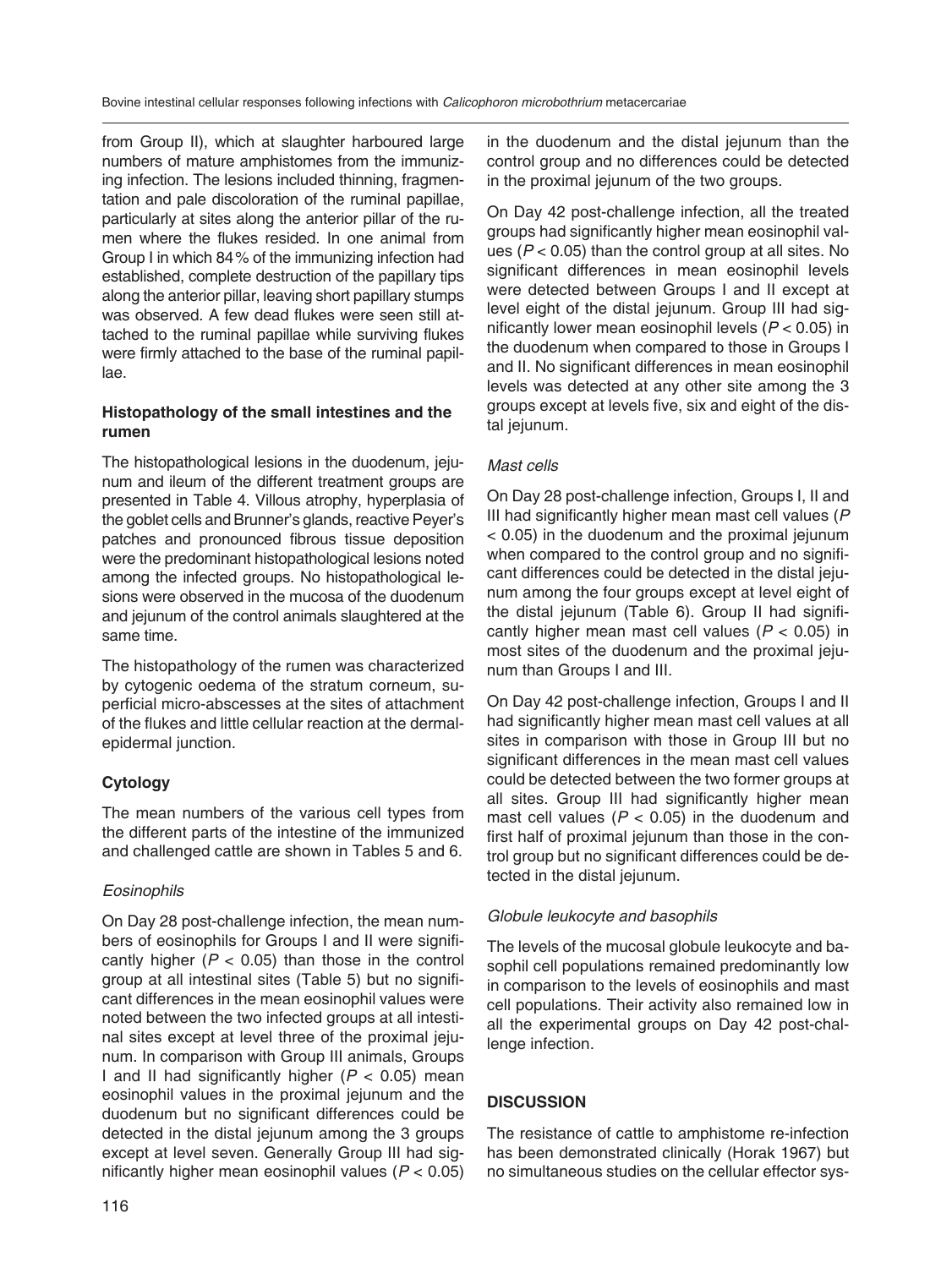tems that characterize the acquired resistance were performed. The magnitude of the immunizing and challenge infections used in this study was adequate and was in accordance with prior observations that the two doses could induce pathological lesions and clinical disease in susceptible cattle. Similarly, the time intervals for the different experimental schedules in the present study were designed to allow the completion of the life-cycle of the immunizing infection in the host (Horak 1967) and regeneration of the gut mucosa from the pathological lesions it induced. The positive control group in the present study provided baseline data for comparing parasite establishment and the pathological effects of the challenge dose in the immunized groups, while the cattle were dewormed to establish whether a direct relationship existed between therapeutic removal of mature flukes from the rumen and a decrease in the host's immunity, as previously reported by Horak (1967).

In this study, all the experimental animals remained clinically normal during the study period. While the establishment rate of flukes in Group III was lower than expected, they caused the development of lesions in the intestinal mucosa and thus allowed an assessment of the cellular responses that characterize amphistome re-infection in cattle. The mean establishment rates in Group III were higher and caused more pathology than in the other two infected groups. This was expected since all the animals in this group were susceptible to infection. The immunizing infections used for Groups I and II had high establishment rates, which predictably immunized the host to re-infection. Consequently, the low establishment rate from the challenge infection in Groups I and II could be related to immunological rejection of the parasite.

The deworming of Group I animals was expected to eliminate the mature flukes from the immunizing infection and allow an assessment of the response of the intestinal mucosa to re-invasion, but the recovery of mature flukes from the rumen at the time of slaughter suggests therapeutic inefficiency. Efficacy studies so far conducted with the available drugs have failed to eliminate all mature flukes from the rumen (Boray 1969; Christopher 1974; Sinha 1975; Chhabra, Gill & Dutt 1978; Dutt 1980; Panda & Misra 1980; Rahman, Jagannath & Souz 1985; Rolfe & Boray 1987, 1993; Chaudhri 2000). The continued presence of the immunizing flukes in the rumen after a challenge infection seems to suggest that any induced anti-amphistome immune responses are likely to be directed against the immature stages of the

parasite in the small intestines. Horak (1967) recovered immature flukes in voided faeces of challenged cattle and argued that the immune responses in reinfected cattle prevent fluke attachment and migration. While this argument could not be verified in this study, the presence of cystic duodenal glands of cattle in Groups I and II would suggest that the parasite still burrows into the Brunner's glands in amphistome challenged cattle.

The gross pathological lesions observed in Group I, II and III animals were similar to those described in goats and sheep (Horak & Clark 1963; Rolfe *et al.* 1994) and could be the result of similar pathological mechanisms. The histopathological features, comprising goblet cell hyperplasia, reactive Peyer's patches, fibrous tissue deposition and moderate to heavy infiltrations of lymphocytes and plasma cells into the gastrointestinal mucosa of Groups I and II animals, were probably responsible for the thickening and hardening of the duodenal wall as seen macroscopically. While fibrosis and macrophage infiltrations have been reported to take part in delayed immunological reactions involving granulomatous reactions in some parasitic infections such as schistosomiasis (Techau 2002), the deposition of fibrous tissue and macrophage cell infiltration seen in this study were more likely related to the intestinal regenerative processes following the passage of the immunizing infection, as no parasite remnants could be detected in the intestinal mucosa to elicit a granulomatous inflammation at this stage of the study. Peyer's patches and the mesenteric lymph nodes constitute the local lymphoid system of the gut, which, if sensitised by the parasite antigens (Christensen 1991), would become hyperplastic in response to the activation of B-lymphocyte and plasma cells for antibody production (Tizard 1982; Christensen 1991). In this study the immunizing infection provided the primary stimulation which upon challenge led to the production of large numbers of lymphocytes and plasma cells seen histologically in the intestinal mucosa of Group I and II animals. The activated lymphocytes and plasma cells through a cascade of immunological reactions involving cytokine production and antibody synthesis stimulate the production and activation of effector cells including eosinophils, mast cells and globule leukocytes that destroy and evacuate parasites (Butterworth 1984; Miller 1984; Jain 1993; Jones 1993; Grencis 1997; Ovington & Behm 1997; Rainbird, Macmillan & Meeusen 1998).

Significantly higher values of mucosal eosinophils and mast cells were recorded in animals in Groups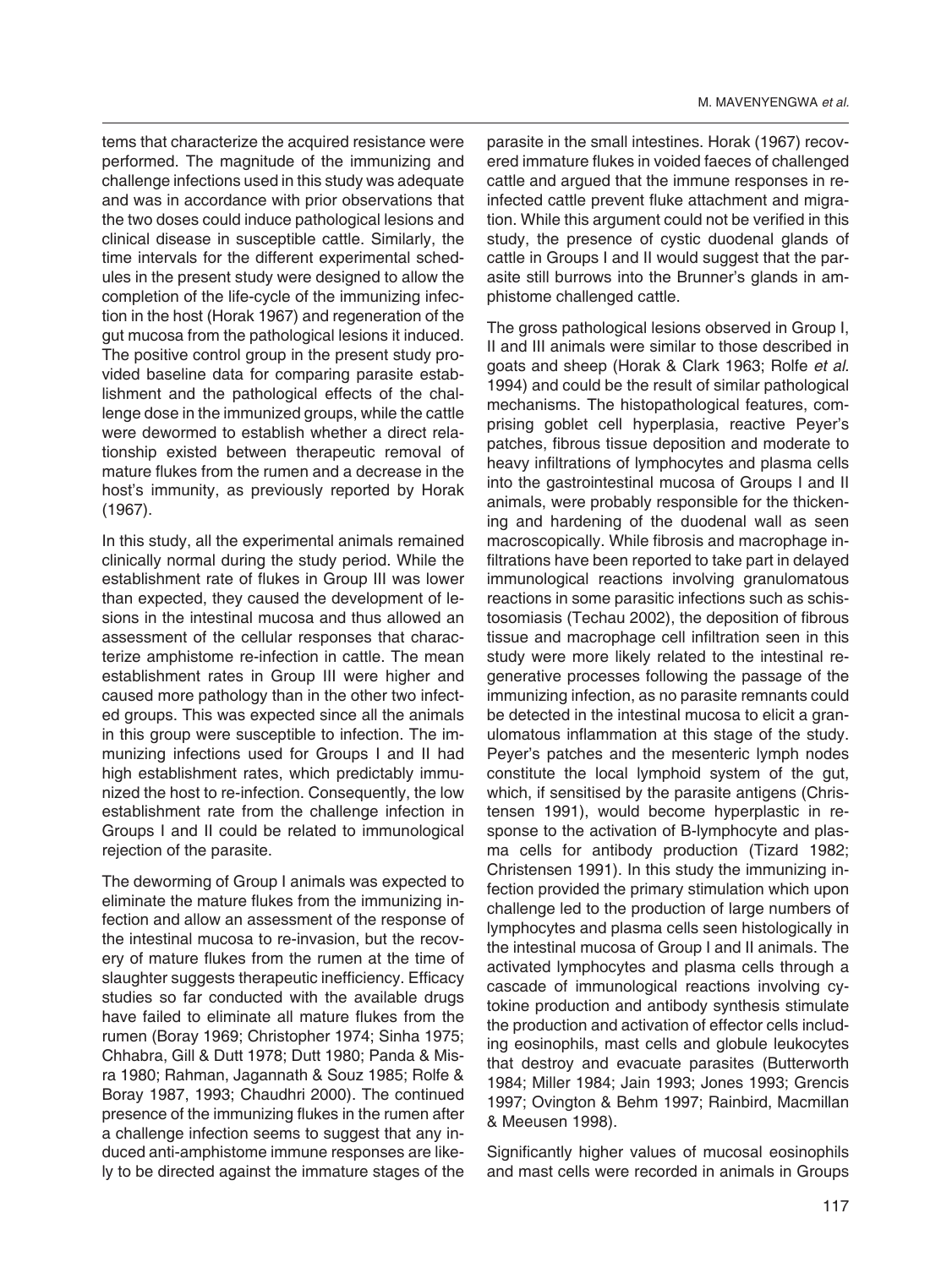Bovine intestinal cellular responses following infections with *Calicophoron microbothrium* metacercariae

I and II when compared to Group III and it is probably related to prior sensitization of the immune system by the immunizing infection. Mucosal eosinophilia and mastocytosis have been described as common features in gastrointestinal helminthosis (Miller 1984; Huntley *et al.* 1984; Huntley 1992; Ovington & Behm 1997; Rainbird *et al.* 1998). Their mechanisms of action involve degranulation and release of potent helminthicidal products such as major basic protein, eosinophilic cationic protein, eosinophil-derived neurotoxin, eosinophil peroxidase and toxic oxygen-derived metabolites by the eosinophils and slow reactive substance of anaphylaxis by the mast cells (McLaren, McKean, Olsson, Venge & Kay 1981; Tizard 1982; Butterworth 1984; Lee, Swieter & Befus 1986; Jain 1993; Jones 1993; Behm & Ovington 2000; Falcone, Pritchard & Gibbs 2001). In this study, the gross pathology of the small intestines in Groups I and II was characterized by increased fluidity of the contents. It is highly likely that the increased fluidity is related to the increased activity of the mast cells whose mechanism of action has been shown to cause increased intestinal permeability and thus flooding of the gastrointestinal tract to assist the expulsion of the parasite (Tizard 1982; Falcone *et al.* 2001).

Marginal increases in the number of globule leukocytes and basophils in the intestinal mucosa were recorded in this study. The globule leukocyte is regarded as a prominent cell in parasite resistance development particularly in sheep (Douch & Morum 1993; Stankiewicz *et al.* 1993; Rolfe *et al.* 1994; Pfeffer *et al.* 1996) while basophils are prominent cells in guinea pigs infected with *Trichostrongylus colubriformis* (Rothwell & Dineen 1972; Rothwell & Love 1975). In this study the globule leukocytes occurred in low numbers even in the experimental groups which had received both the immunizing and the challenge infection. While the occurrence of globule leukocytes in sheep has been linked to genetic inheritance (Stankiewicz *et al.* 1993) and globule leukocyte trait positive sires can be used for breeding to produce parasite adapted flocks, the results of this study seem to suggest that the globule leukocyte might not be an important cell in cattle.

This study has demonstrated that cattle appear to acquire resistance to amphistome infection, which involves the accumulation of mucosal eosinophils and mastocytes. The resistance against amphistome re-infection in cattle seems targeted at immature flukes in the duodenum and the finding of dead mature flukes in the rumen after challenge infection suggests immunological mechanisms directed at this stage in the life cycle as well.

#### **ACKNOWLEDGEMENTS**

DANIDA through the ENRECA Livestock Helminth Research Project is acknowledged for the funding. Our thanks also go to all support staff in the Department of Paraclinical Veterinary Studies, University of Zimbabwe, for their assistance with collection of the samples, the staff in the histology laboratory of the Central Veterinary Laboratory for assisting with the processing of samples and Ms T. Munyombwe for her assistance with the analysis of the data.

#### **REFERENCES**

- ANONYMOUS 1986. *Manual of veterinary parasitological laboratory techniques*. London: Her Majesty's Stationery Office.
- BEHM, C.A. & OVINGTON, K.S. 2000. The role of eosinophils in parasitic helminth infections: Insights from genetically modified mice. *Parasitology Today,* 16:202–209.
- BORAY, J.C. 1969. Studies on intestinal paramphistomosis in sheep due to *Paramphistomum ichikawai* Fukui, 1922. *Veterinary Medical Review,* 4:290–308.
- BORAY, J.C. 1985. Flukes of domestic animals: Paramphistomata, in *World animal science, disciplinary approach.* Vol. B2. *Parasites, pests and predators*, edited by S.M. Gafaar, W.E. Howard & R.E Marsh. Amsterdam: Elsevier.
- BUTLER, R.W. & YEOMAN, G.H. 1962. Acute intestinal paramphistomiasis in Zebu cattle in Tanganyika. *Veterinary Record,* 74:227–231.
- BUTTERWORTH, A.E. 1984. Cell-mediated damage to helminths. *Advances in Parasitology,* 23:143–235.
- CHAUDHRI, S. 2000. Reduced responsivenesscof oxyclozanide and tetramisole hydrochloride combinations to gastrointestinal parasites of sheep. *Indian Journal of Animal Science,* 70: 396–398.
- CHERUIYOT, H.K. & WAMAE, L.W. 1988. Incidence of bovine paramphistomiasis in Kenya. *Bulletin of Animal Health and Production in Africa*, 36:55–57.
- CHHABRA, R.G., GILL, B.S. & DUTT, S.C. 1978. Paramphistomiasis of sheep and goats in the Punjab State and its treatment. *Indian Journal of Parasitology,* 2:43–45.
- CHRISTENSEN, C.M. 1991. Studies of the immune response in cattle infected with normal or inhibited larvae of *Ostertagia ostertagi* (Trichostrongylidae). Ph.D. thesis. The Royal Veterinary and Agricultural University.
- CHRISTOPHER, J. 1974. Zanil (oxyclozanide) in the treatment of amphistomiasis in sheep. *Indian Journal of Animal Research,* 8:79–80.
- DEORANI, S.V.P. & KATIYAR, R.D. 1967. Studies on the pathogenicity due to immature amphistomes among sheep and goats. *Indian Veterinary Journal,* 44:199–205.
- DOUCH, P.G.C. & MORUM, P.E. 1993. The effect of age on the response of Romney sheep to gastrointestinal nematodes during grazing. *International Journal for Parasitology,* 23: 651–655.
- DUTT, S.C. 1980. *Paramphistomes and paramphistomiasis in domestic ruminants in India*, edited by A. Singh. Ludhiana: Punjab Agricultural University Press.
- EDUARDO, S.L. 1983. The taxonomy of the family Paramphistomidae Fischoeder, 1901 with special reference to the mor-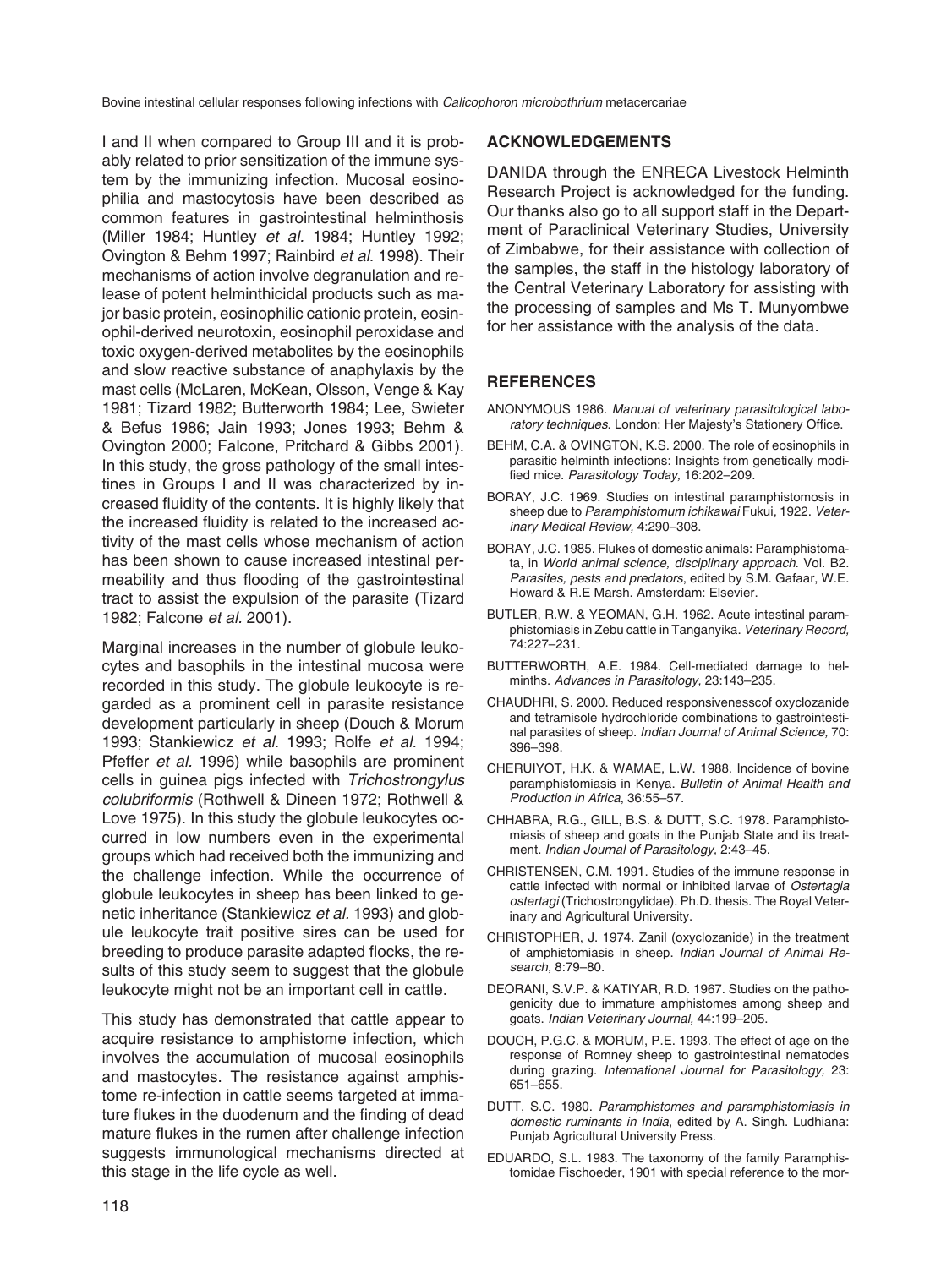phology of the species occurring in ruminants. III. Revision of the genus *Calicophoron* Nasmark, 1937. *Systematic Parasitology,* 5:25–79.

- FALCONE, F.H., PRITCHARD, D.I. & GIBBS, B.F. 2001. Do basophils play a role in immunity against parasites? *Trends in Parasitology,* 17:126–126.
- GRENCIS, R.K. 1997. Enteric helminth infection: Immunopathology and resistance during intestinal nematode infection. *Chem ical Immunology,* 66:41–61.
- GUPTA, N.K. 1993. *Amphistomes, systematics and biology*. New Dehli: Oxford and IBH Publishing Co.
- HORAK, I.G. & CLARK, R. 1963. Studies on Paramphistomiasis. V. The pathological physiology of the acute disease in sheep. Journal of the South African Veterinary Medical Association, 30:145–160.
- HORAK, I.G. 1965. Studies on paramphistomiasis. VII. The immunization of sheep, goats and cattle. Preliminary Report. *Journal of the South African Veterinary Medical Association,* 36:361–363.
- HORAK, I.G. 1966. Studies on paramphistomiasis. VIII. The pathogenesis and symptoms of the disease in sheep. *Journal of the South African Veterinary Medical Association,* 37: 428–430.
- HORAK, I.G. 1967. Host-parasite relationships of *Paramphistomum microbothrium* Fischoeder, 1901, in experimentally infested ruminants, with particular reference to sheep. *Onderstepoort Journal of Veterinary Research,* 34:451–540.
- HORAK, I.G. 1971. Paramphistomiasis of domestic ruminants*. Advances in Parasitology,* 9:33–72.
- HUNTLEY, J.F., NEWLANDS, G. & MILLER, H.R.P. 1984. The isolation and characterization of globule leukocytes: their derivation from the mucosal mast cells in parasitised sheep. *Parasite Immunology,* 6:371–390.
- HUNTLEY, J.F. 1992. Mast cells and basophils: A review of their heterogeneity and function. *Journal of Comparative Pathology,* 107:349–372.
- HUNTLEY, J.F., PATTERSON, M., MACKELLAR, A., JACKSON, F., STEVENSON, L.M. & COOP, R.L. 1995. A comparison of mast cell and eosinophil responses of sheep and goats to gastrointestinal nematode infections. *Research in Veterinary Science,* 58:5–10.
- JAIN, N.C. 1993. *Essentials of veterinary haematology*. Philadelphia: Lea & Febiger.
- JONES, D.G. 1993. The eosinophil. *Journal of Comparative Pathology,* 108:317–335.
- LEE, T.G.D., SWIETER, M. & BEFUS, A.D. 1986. Mast cell response to helminth infection. *Parasitology Today,* 2:186–191.
- MAVENYENGWA, M. 2004. Pathophysiology of *Calicophoron microbothrium* in experimentally infected cattle and the effect of a challenge infection. Ph.D. thesis. University of Zimbabwe.
- MCLAREN, D.J., MCKEAN, J.R., OLSSON, I., VENGE, P. & KAY, A.B. 1981. Morphological studies on the killing of schistosomula of *Schistosoma mansoni* by human eosinophil and cationic proteins *in vitro*. *Parasite Immunology,* 3:359–373.
- MILLER, H.R.P. & JARRETT, W.F.H. 1971. Immune reactions in mucous membranes I. Intestinal mast cell response during helminth expulsion in the rat. *Immunology,* 20:277–287.
- MILLER, H.R.P. 1984. The protective mucosal response against gastrointestinal nematodes in ruminants and laboratory animals. *Veterinary Immunology and Immunopathology*, 6:167– 259.
- MUKHERJEE, R.P. & DEORANI, S.V.P. 1962. Massive infection of a sheep with amphistomes and the histopathology of the parasitised rumen. *Indian Veterinary Journal,* 39:668–670.
- OVINGTON, K.S. & BEHM, C.A. 1997. The enigmatic eosinophil: Investigation of the biological role of eosinophils in parasitic helminth infection. *Memórias do Instituto Oswaldo Cruz,* 92: 93–104.
- PANDA, B.K. & MISRA, S.C. 1980. Observations on the aetiology, clinical pathology and chemotherapy of immature amphistomiasis in buffalo calves. *Indian Journal of Animal Health,* 19:131–135.
- PFEFFER, A., DOUCH, P.G.C., SHAW, R.J., GATEHOUSE, T.K., RABEL, B., GREEN, R.S., SHIRER, C.L., JONAS, W.E. & BISSET, S. 1996. Sequential cellular and humoral responses in the abomasal mucosa and blood of Romney sheep dosed with *Trichostrongylus axei*. *International Journal for Parasitology,* 26:765–773.
- PILLAI, U.N. & ALIKUTTY, K.M. 1995. Clinico-hematological observation in bovine amphistomiasis. *Indian Journal of Veterinary Medicine,* 15:38–39*.*
- RAHMAN, A., JAGANNATH, S. & SOUZ, P.D. 1985. Anthelmintic activity of niclosamide in sheep and goats. *Livestock Advisor,* 10:47–49.
- RAINBIRD, M.A., MACMILLAN, D. & MEEUSEN, E.N.T. 1998. Eosinophil mediated killing of *Haemonchus contortus* larvae: effect of eosinophil activation and role of antibody, compliment and interleukin-5. *Parasite Immunology,* 20:93–103.
- ROLFE, P.F. & BORAY, J.C. 1987. Chemotherapy of paramphistomosis in cattle. *Australian Veterinary Journal,* 64:328.
- ROLFE, F., BORAY, J.C., NICHOLS, P. & COLLINS, G.H. 1991. Epidemiology of paramphistomosis in cattle. *International Journal for Parasitology,* 21:813–819.
- ROLFE, P.F. & BORAY, J.C. 1993. Comparative efficacy of moxidectin, an ivermectin/clorsulon combination and closantel against immature paramphistomes in cattle. *Australian Veterinary Journal,* 70:265–266.
- ROLFE, F., BORAY, J.C., COLLINS, G.H. 1994. Pathology of infection with Paramhistomum ichikawai in sheep. Interna*tional Journal for Parasitology,* 24:995–1004.
- ROTHWELL, T.L.W. & DINEEN, J.K. 1972. Cellular reactions in guinea-pigs following primary and challenge infection with *Trichostrongylus colubriformis* with special reference to the roles played by eosinophils and basophils in rejection of the parasite. *Immunology,* 22:733–745.
- ROTHWELL, T.L.W. & LOVE, R.J. 1975. Studies of the response of basophil and eosinophil leukocytes and mast cells to the nematode *Trichostrongylus colubriformis*. II Changes in cell numbers following infection of thymectomised and adoptively or passively immunized guinea pigs. *Journal of Pathology,* 116:183–194.
- ROTHWELL, T.L.W., WINDON, R.G., HORSBURGH, B.A. & ANDERSON, B.H. 1993. Relationship between eosinophilia and responsiveness to infection with *Trichostrongylus colubriformis* in sheep. *International Journal for Parasitology,*  23:203–211.
- SINGH, C.D.N. & LAKRA, P. 1971. Pathologic changes in naturally occurring *Cotylophoron cotylophorum* infection in cattle. *American Journal of Veterinary Research,* 32:659–663.
- SINHA, B.K. 1975. Efficacy of resorantel (Terenol) against paramphistomiasis in goats and calves. *Current Science,* 44: 526.